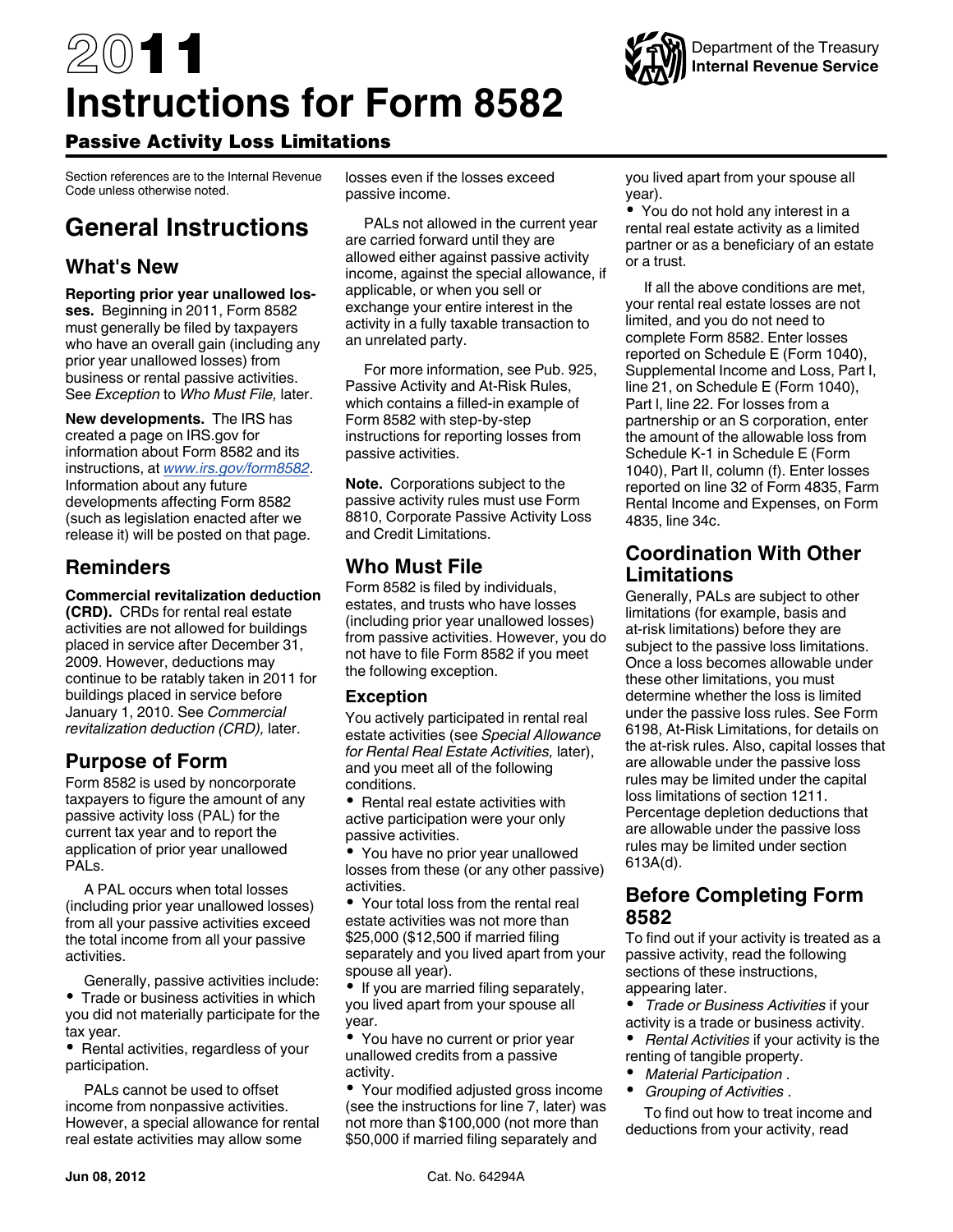*Passive Activity Income and Deductions*, *Former Passive Activities*, and *Dispositions* , later.

To find out how to enter income and losses on Form 8582, read the instructions for Worksheets 1, 2, and 3 , later.

# **Definitions**

Except as otherwise indicated, the following terms in these instructions are defined as shown below.

**Net income.** This is the excess of current year income over current year deductions from the activity. This includes any current year gains or losses from the disposition of assets or an interest in the activity.

**Net loss.** This is the excess of current year deductions over current year income from the activity. This includes any current year gains or losses from the disposition of assets or an interest in the activity.

**Overall gain.** This is the excess of the "net income" from the activity over the prior year unallowed losses from the activity.

**Overall loss.** This is (a) the excess of the prior year unallowed losses from the activity over the "net income" from the activity or (b) the prior year unallowed losses from the activity plus the "net loss" from the activity.

**Prior year unallowed losses.** These are the losses from an activity that were disallowed under the PAL limitations in a prior year and carried forward to the tax year under section 469(b). See Regulations section 1.469-1(f)(4) and Pub. 925.

# **Activities That Are Not Passive Activities**

The following are not passive activities.

1. Trade or business activities in which you materially participated for the tax year.

2. Any rental real estate activity in which you materially participated if you were a "real estate professional" for the tax year. You were a real estate professional only if:

a. More than half of the personal services you performed in trades or businesses during the tax year were performed in real property trades or businesses in which you materially participated, and

b. You performed more than 750 hours of services during the tax year in real property trades or businesses in which you materially participated.

For purposes of item (2), each interest in rental real estate is a separate activity, unless you elect to treat all interests in rental real estate as one activity. For details on making this election, see Instructions for Schedule E (Form 1040).

If you are married filing jointly, one spouse must separately meet both (2) (a) and (2)(b), without taking into account services performed by the other spouse.

A real property trade or business is any real property development, redevelopment, construction, reconstruction, acquisition, conversion, rental, operation, management, leasing, or brokerage trade or business.

Services you performed as an employee are not treated as performed in a real property trade or business unless you owned more than 5% of the stock (or more than 5% of the capital or profits interest) in the employer.

**Note.** If a rental real estate activity is not a passive activity for the current year, any prior year unallowed loss is treated as a loss from a former passive activity. See *Former Passive Activities,*  later.

3. A working interest in an oil or gas well. Your working interest must be held directly or through an entity that does not limit your liability (such as a general partner interest in a partnership). In this case, it does not matter whether you materially participated in the activity for the tax year.

If, however, your liability was limited for part of the year (for example, you converted your general partner interest to a limited partner interest during the year), some of your income and losses from the working interest may be treated as passive activity gross income and passive activity deductions. See Temporary Regulations section 1.469-1T $(e)(4)(ii)$ .

4. The rental of a dwelling unit you used as a residence if section 280A(c) (5) applies. This section applies if you rented out a dwelling unit that you also used as a home during the year for a number of days that exceeds the greater of 14 days or 10% of the number of days during the year that the home was rented at a fair rental.

5. An activity of trading personal property for the account of owners of interests in the activity. For purposes of this rule, personal property means

property that is actively traded, such as stocks, bonds, and other securities. See Temporary Regulations section  $1.469 - 1T(e)(6)$  for more details.

Generally, income and losses from these activities are not entered on Form 8582. However, losses from these activities may be subject to limitations other than the passive loss rules.

# **Rental Activities**

A rental activity is a passive activity even if you materially participated in the activity (unless it is a rental real estate activity in which you materially participated and you were a real estate professional).

However, if you meet any of the five exceptions beginning below, the rental of the property is not treated as a rental activity. See *Reporting Income and Losses From the Activities*, later, if you meet any of the exceptions.

An activity is a rental activity if tangible property (real or personal) is used by customers or held for use by customers and the gross income (or expected gross income) from the activity represents amounts paid (or to be paid) mainly for the use of the property. It does not matter whether the use is under a lease, a service contract, or some other arrangement.

### **Exceptions**

An activity is not a rental activity if:

1. The average period of customer use is:

a. 7 days or less, or

b. 30 days or less and significant personal services were provided in making the rental property available for customer use.

Figure the average period of customer use for a class of property by dividing the total number of days in all rental periods by the number of rentals during the tax year. If the activity involves renting more than one class of property, multiply the average period of customer use of each class by the ratio of the gross rental income from that class to the activity's total gross rental income. The activity's average period of customer use equals the sum of these class-by-class average periods weighted by gross income. See Regulations section 1.469-1(e)(3)(iii).

Significant personal services include only services performed by individuals. To determine if personal services are significant, all relevant facts and circumstances are taken into consideration, including the frequency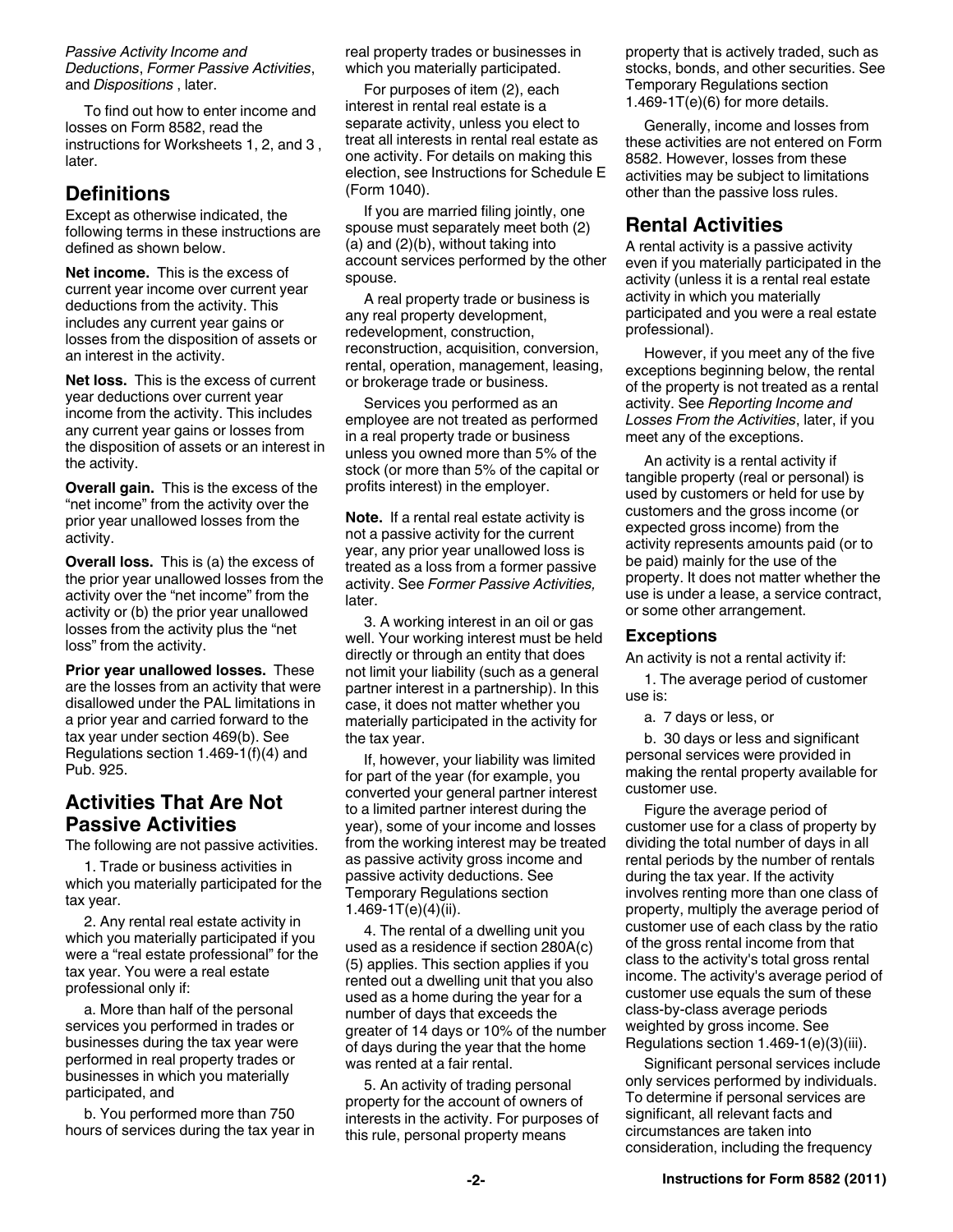of the services, the type and amount of labor required to perform the services, and the value of the services relative to the amount charged for use of the property.

2. Extraordinary personal services were provided in making the rental property available for customer use. This applies only if the services are performed by individuals and the customers' use of the property is incidental to their receipt of the services.

3. Rental of the property is incidental to a nonrental activity.

The rental of property is incidental to an activity of holding property for investment if the main purpose of holding the property is to realize a gain from its appreciation and the gross rental income is less than 2% of the smaller of the unadjusted basis or the fair market value (FMV) of the property.

Unadjusted basis is the cost of the property without regard to depreciation deductions or any other basis adjustment described in section 1016.

The rental of property is incidental to a trade or business activity if:

a. You own an interest in the trade or business activity during the tax year,

b. The rental property was mainly used in the trade or business activity during the tax year or during at least 2 of the 5 preceding tax years, and

c. The gross rental income from the property is less than 2% of the smaller of the unadjusted basis or the FMV of the property.

Lodging provided for the employer's convenience to an employee or the employee's spouse or dependents is incidental to the activity or activities in which the employee performs services.

4. You customarily make the rental property available during defined business hours for nonexclusive use by various customers.

5. You provide property for use in a nonrental activity of a partnership, S corporation, or a joint venture in your capacity as an owner of an interest in the partnership, S corporation, or joint venture.

*Example.* If a partner contributes the use of property to a partnership, none of the partner's distributive share of partnership income is income from a rental activity unless the partnership is engaged in a rental activity.

Also, a partner's gross income from a guaranteed payment under section 707(c) is not income from a rental activity. The determination of whether

the property used in the activity is provided in the partner's capacity as an owner of an interest in the partnership is made on the basis of all the facts and circumstances.

### **Reporting Income and Losses From the Activities**

If an activity meets any of the five exceptions listed above, it is not a rental activity. You must then determine:

1. Whether your rental of the property is a trade or business activity (see *Trade or Business Activities*, later), and, if so,

2. Whether you materially participated in the activity for the tax year (see *Material Participation*, later). • If the activity is a trade or business activity in which you did not materially participate, enter the income and losses from the activity on Worksheet 3. • If the activity is a trade or business activity in which you did materially participate, report any income or loss

from the activity on the forms or schedules normally used.

If the rental activity did not meet any of the five exceptions, it is generally a passive activity. However, special rules apply if you conduct the rental activity through a PTP or if any of the rules described under *Recharacterization of Passive Income*, later, apply. See the PTP rules , later.

If none of the special rules apply, enter the income and losses from the passive rental activity on Worksheet 1, 2, or 3.

Worksheet 1 is for passive rental real estate activities in which you actively participated. See *Special Allowance for Rental Real Estate Activities*, later.

Worksheet 2 is for commercial revitalization deductions (CRDs) from rental real estate activities. CRDs from rental real estate activities are not entered on Worksheet 1 or 3. See *Commercial revitalization deduction (CRD)*, later.

Worksheet 3 is for passive rental real estate activities in which you did not actively participate, activities of renting personal property, and other passive trade or business activities.

See the instructions for Worksheets 1, 2, and 3 , later.

# **Trade or Business Activities**

A trade or business activity is an activity (other than a rental activity or an activity treated as incidental to an activity of holding property for investment) that:

1. Involves the conduct of a trade or business (within the meaning of section 162),

2. Is conducted in anticipation of starting a trade or business, or

3. Involves research or experimental expenditures deductible under section 174 (or that would be if you chose to deduct rather than capitalize them).

Trade or business activities are generally reported on Schedule C (Form 1040), Profit or Loss From Business (Sole Proprietorship), Schedule C-EZ (Form 1040), Net Profit From Business (Sole Proprietorship), or Schedule F (Form 1040), Profit or Loss From Farming, or in Part II or III of Schedule E (Form 1040). See *Publicly Traded Partnerships (PTPs),* later. For trade or business activities that are significant participation passive activities (defined later), see Pub. 925 for how to report their income or losses.

# **Special Allowance for Rental Real Estate Activities**

**Active participation.** If you actively participated in a passive rental real estate activity, you may be able to deduct up to \$25,000 of loss from the activity from your nonpassive income. This special allowance is an exception to the general rule disallowing losses in excess of income from passive activities.

The special allowance is not available if you were married, are filing a separate return for the year, and lived with your spouse at any time during the year.

Only an individual, a qualifying estate, or a qualified revocable trust that made an election to treat the trust as part of the decedent's estate may actively participate in a rental real estate activity. Unless future regulations provide an exception, limited partners are not treated as actively participating in a partnership's rental real estate activity.

A qualifying estate is the estate of a decedent for tax years ending less than 2 years after the date of the decedent's death if the decedent would have satisfied the active participation requirements for the rental real estate activity for the tax year the decedent died.

A qualified revocable trust may elect to be treated as part of a decedent's estate for purposes of the special allowance for active participation in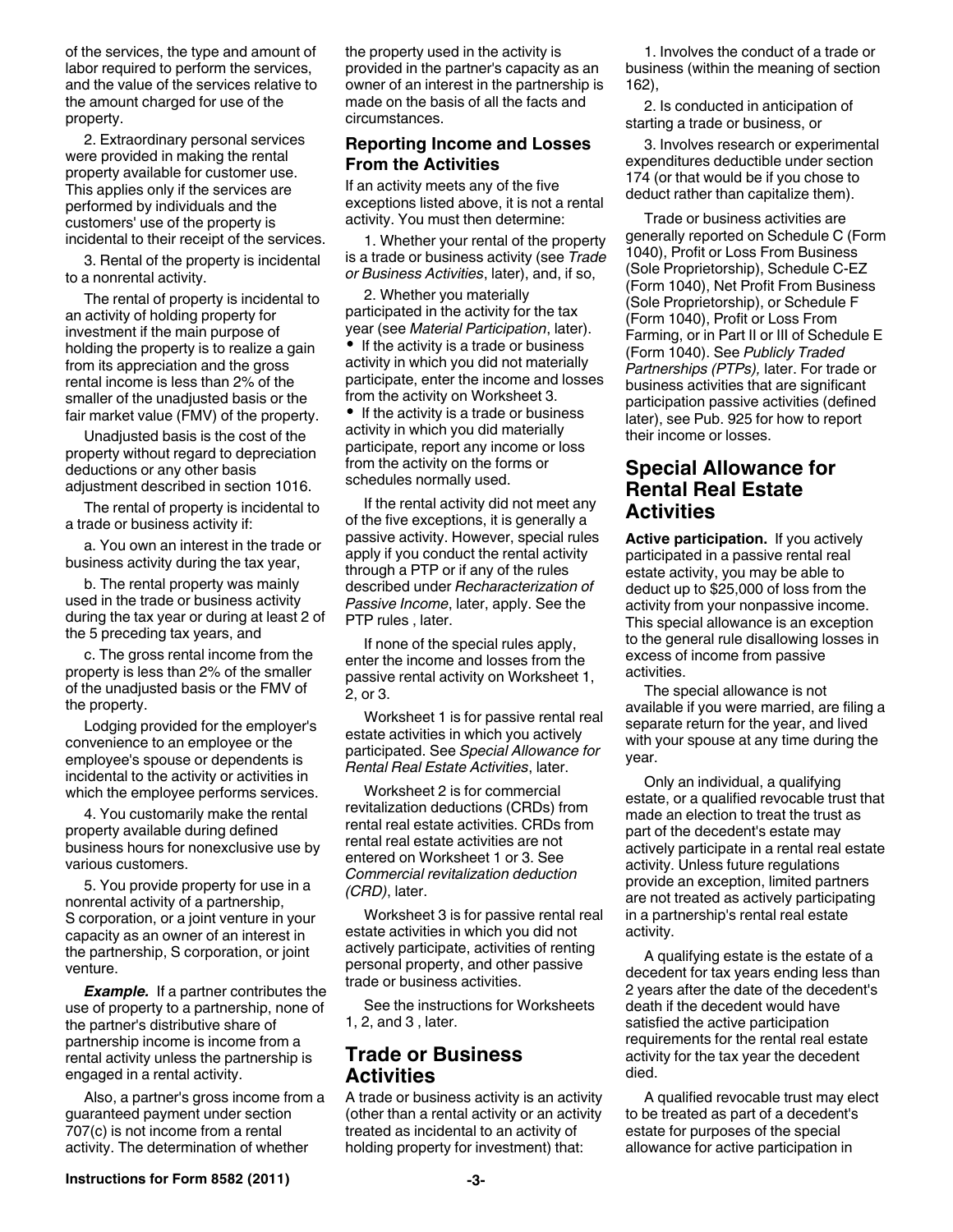rental real estate activities. The election must be made by both the executor (if any) of the decedent's estate and the trustee of the revocable trust. For details, see Regulations section 1.645-1.

You are not considered to actively participate in a rental real estate activity if at any time during the tax year your interest (including your spouse's interest) in the activity was less than 10% (by value) of all interests in the activity.

Active participation is a less stringent requirement than material participation (see *Material Participation,* later). You may be treated as actively participating if, for example, you participated in making management decisions or arranged for others to provide services (such as repairs) in a significant and bona fide sense. Management decisions that may count as active participation include:

- Approving new tenants,
- Deciding on rental terms,
- Approving capital or repair expenditures, and
- Other similar decisions.

The maximum special allowance is:

 $\bullet$  \$25,000 for single individuals and married individuals filing a joint return for the tax year.

• \$12,500 for married individuals who file separate returns for the tax year and lived apart from their spouses at all times during the tax year.

• \$25,000 for a qualifying estate reduced by the special allowance for which the surviving spouse qualified.

**Modified adjusted gross income limitation.** If your modified adjusted gross income (see the instructions for line 7, later) is \$100,000 or less ( \$50,000 or less if married filing separately), your loss is deductible up to the amount of the maximum special allowance referred to in the preceding paragraph.

If your modified adjusted gross income is more than \$100,000 ( \$50,000 if married filing separately) but less than \$150,000 (\$75,000 if married filing separately), your special allowance is limited to 50% of the difference between \$150,000 ( \$75,000 if married filing separately) and your modified adjusted gross income.

Generally, if your modified adjusted gross income is \$150,000 or more ( \$75,000 or more if married filing separately), there is no special allowance.

If you qualify under the active participation rules, use Worksheet 1, later.

**Commercial revitalization deduction (CRD).** The special \$25,000 allowance for the CRD from rental real estate activities is not subject to the active participation rules or modified adjusted gross income limits discussed earlier. The \$25,000 allowance must first be applied to losses from rental real estate activities with active participation, figured without regard to the CRD (see *Part II*). Any remaining portion of the \$25,000 allowance is available for the CRD from rental real estate activities (see *Part III*). See the instructions for *Worksheet 2*.



*You cannot claim a CRD for a building placed in service after*  **building placed in se**<br> **December 31, 2009.** 

You can claim a current year CRD for 2011, only if you, or a pass-through entity in which you were a partner or shareholder, had a CRD for a building placed in service before 2010 and elected to ratably claim a deduction for the CRD over a period of 120 months that included all or part of 2011.

# **Material Participation**

For the material participation tests listed below, participation generally includes any work done in connection with an activity if you owned an interest in the activity at the time you did the work. The capacity in which you did the work does not matter. However, work is not participation if:

• It is not work that an owner would customarily do in the same type of activity, and

• One of your main reasons for doing the work was to avoid the disallowance of losses or credits from the activity under the passive activity rules.

**Proof of participation.** You may prove your participation in an activity by any reasonable means. You do not have to maintain contemporaneous daily time reports, logs, or similar documents if you can establish your participation by other reasonable means. For this purpose, reasonable means include, but are not limited to, identifying services performed over a period of time and the approximate number of hours spent performing the services during that period, based on appointment books, calendars, or narrative summaries.

**Tests for individuals.** You materially participated for the tax year in an activity if you satisfy at least one of the following tests.

1. You participated in the activity for more than 500 hours.

2. Your participation in the activity for the tax year was substantially all of the participation in the activity of all individuals (including individuals who did not own any interest in the activity) for the year.

3. You participated in the activity for more than 100 hours during the tax year, and you participated at least as much as any other individual (including individuals who did not own any interest in the activity) for the year.

4. The activity is a significant participation activity for the tax year, and you participated in all significant participation activities during the year for more than 500 hours.

A significant participation activity is any trade or business activity in which you participated for more than 100 hours during the year and in which you did not materially participate under any of the material participation tests (other than this fourth test).

5. You materially participated in the activity for any 5 (whether or not consecutive) of the 10 immediately preceding tax years.

6. The activity is a personal service activity in which you materially participated for any 3 (whether or not consecutive) preceding tax years.

An activity is a personal service activity if it involves the performance of personal services in the fields of health, law, engineering, architecture, accounting, actuarial science, performing arts, consulting, or in any other trade or business in which capital is not a material income-producing factor.

7. Based on all the facts and circumstances, you participated in the activity on a regular, continuous, and substantial basis during the tax year.

You did not materially participate in the activity under this seventh test, however, if you participated in the activity for 100 hours or less during the tax year.

Your participation in managing the activity does not count in determining whether you materially participated under this test if:

a. Any person (except you) received compensation for performing services in the management of the activity, or

b. Any individual spent more hours during the tax year performing services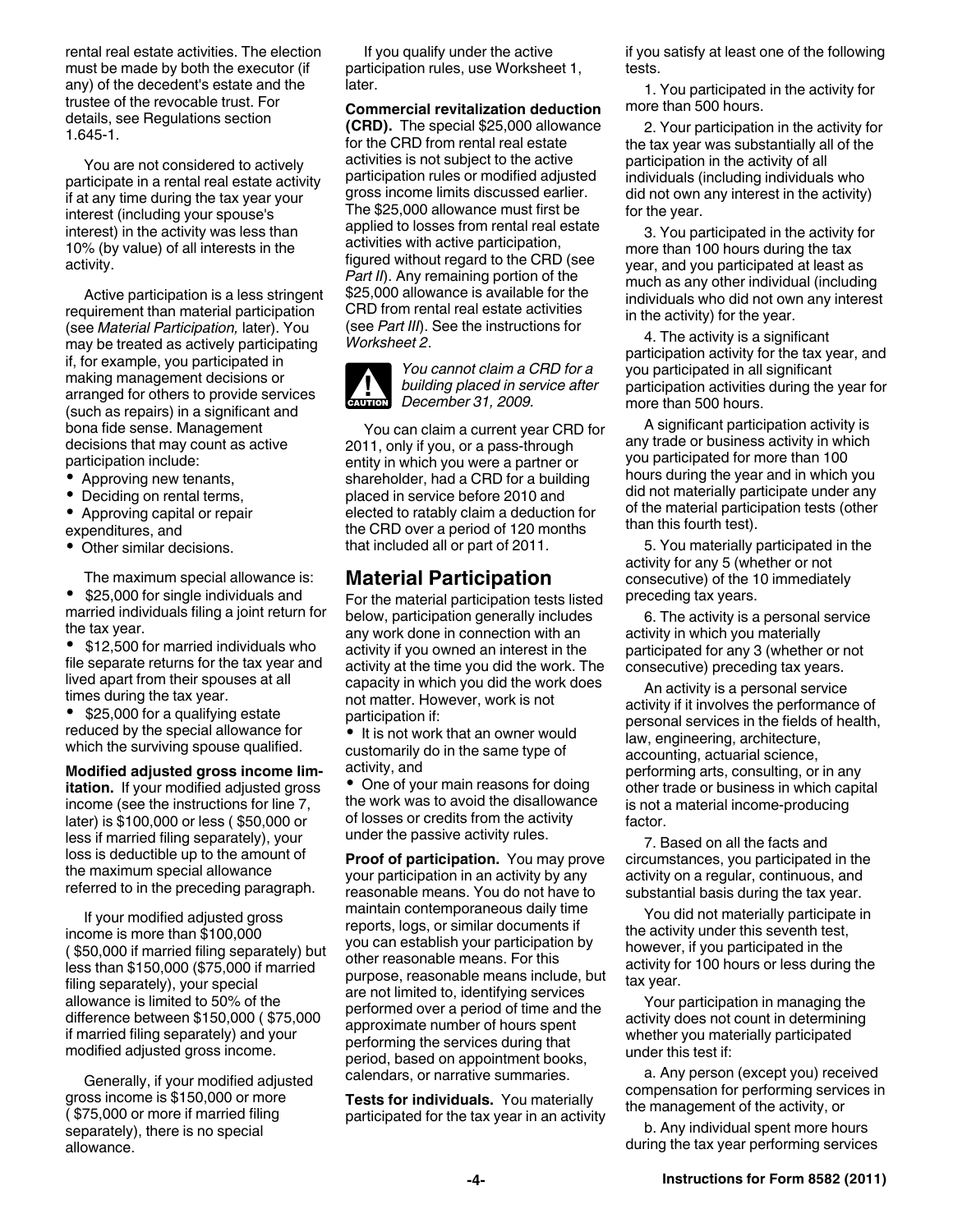in the management of the activity than you did (regardless of whether the individual was compensated for the management services).

**Test for a spouse.** Participation by your spouse during the tax year in an activity you own may be counted as your participation in the activity even if your spouse did not own an interest in the activity and whether or not you and your spouse file a joint return for the tax year.

**Tests for investors.** Work done as an investor in an activity is not treated as participation unless you were directly involved in the day-to-day management or operations of the activity. For purposes of this test, work done as an investor includes:

1. Studying and reviewing financial statements or reports on operations of the activity.

2. Preparing or compiling summaries or analyses of the finances or operations of the activity for your own use.

3. Monitoring the finances or operations of the activity in a nonmanagerial capacity.

**Special rules for limited partners.** If you were a limited partner in an activity, you generally did not materially participate in the activity. You did materially participate in the activity, however, if you met material participation test 1, 5, or 6 (see *Tests for individuals* on this page) for the tax year.

However, for purposes of the material participation tests, you are not treated as a limited partner if you also were a general partner in the partnership at all times during the partnership's tax year ending with or within your tax year (or, if shorter, during the portion of the partnership's tax year in which you directly or indirectly owned your limited partner interest).

A limited partner's share of an electing large partnership's taxable income or loss from all trade or business and rental activities is treated as income or loss from the conduct of a single passive trade or business activity.

**Special rules for certain retired or disabled farmers and surviving spouses of farmers.** Certain retired or disabled farmers and surviving spouses of farmers are treated as materially participating in a farming activity if the real property used in the activity would meet the estate tax rules for special valuation of farm property passed from

a qualifying decedent. See Temporary Regulations section 1.469-5T(h)(2).

**Estates and trusts.** The PAL limitations apply in figuring the distributable net income and taxable income of an estate or trust. The rules for determining material participation for this purpose have not yet been issued.

# **Grouping of Activities**

Generally, one or more trade or business activities or rental activities may be treated as a single activity if the activities make up an appropriate economic unit for the measurement of gain or loss under the passive activity rules.

Whether activities make up an appropriate economic unit depends on all the relevant facts and circumstances. The factors given the greatest weight in determining whether activities make up an appropriate economic unit are:

1. Similarities and differences in types of trades or businesses,

2. The extent of common control,

- 3. The extent of common ownership,
- 4. Geographical location, and

5. Interdependencies between or among the activities.

*Example.* You have a significant ownership interest in a bakery and a movie theater in Baltimore and in a bakery and a movie theater in Philadelphia. Depending on all the relevant facts and circumstances, there may be more than one reasonable method for grouping your activities. For instance, the following groupings may or may not be permissible:

- A single activity,
- A movie theater activity and a bakery activity,
- A Baltimore activity and a
- Philadelphia activity, or
- Four separate activities.

Once you choose a grouping under these rules, you must continue using that grouping in later tax years unless a material change in the facts and circumstances makes it clearly inappropriate.

The IRS may regroup your activities if your grouping fails to reflect one or more appropriate economic units and one of the primary purposes of your grouping is to avoid the passive activity limitations.

**Limitation on grouping certain activities.** The following activities may not be grouped together.

1. A rental activity with a trade or business activity unless the activities being grouped together make up an appropriate economic unit and:

a. The rental activity is insubstantial relative to the trade or business activity or vice versa, or

b. Each owner of the trade or business activity has the same proportionate ownership interest in the rental activity. If so, the portion of the rental activity involving the rental of property used in the trade or business activity may be grouped with the trade or business activity.

2. An activity involving the rental of real property with an activity involving the rental of personal property (except personal property provided in connection with the real property or vice versa).

3. Any activity with another activity in a different type of business and in which you hold an interest as a limited partner or as a limited entrepreneur (as defined in section 464(e)(2)) if that other activity engages in holding, producing, or distributing motion picture films or videotapes; farming; leasing section 1245 property; or exploring for or exploiting oil and gas resources or geothermal deposits.

**Activities conducted through partnerships, S corporations, and C corporations subject to section 469.**  Once a partnership or corporation

determines its activities under these rules, a partner or shareholder may use these rules to group those activities with:

• Each other,

Activities conducted directly by the partner or shareholder, or

Activities conducted through other partnerships and corporations.

A partner or shareholder may not treat as separate activities those activities grouped together by the partnership or corporation.

### **Disclosure Requirement**

For tax years beginning after January 24, 2010, the following disclosure requirements for groupings apply. You are required to report certain changes to your groupings that occur during the tax year to the IRS. If you fail to report these changes, each trade or business activity or rental activity will be treated as a separate activity. You will be considered to have made a timely disclosure if you filed all affected income tax returns consistent with the claimed grouping and make the required disclosure on the income tax return for the year in which you first discovered the failure to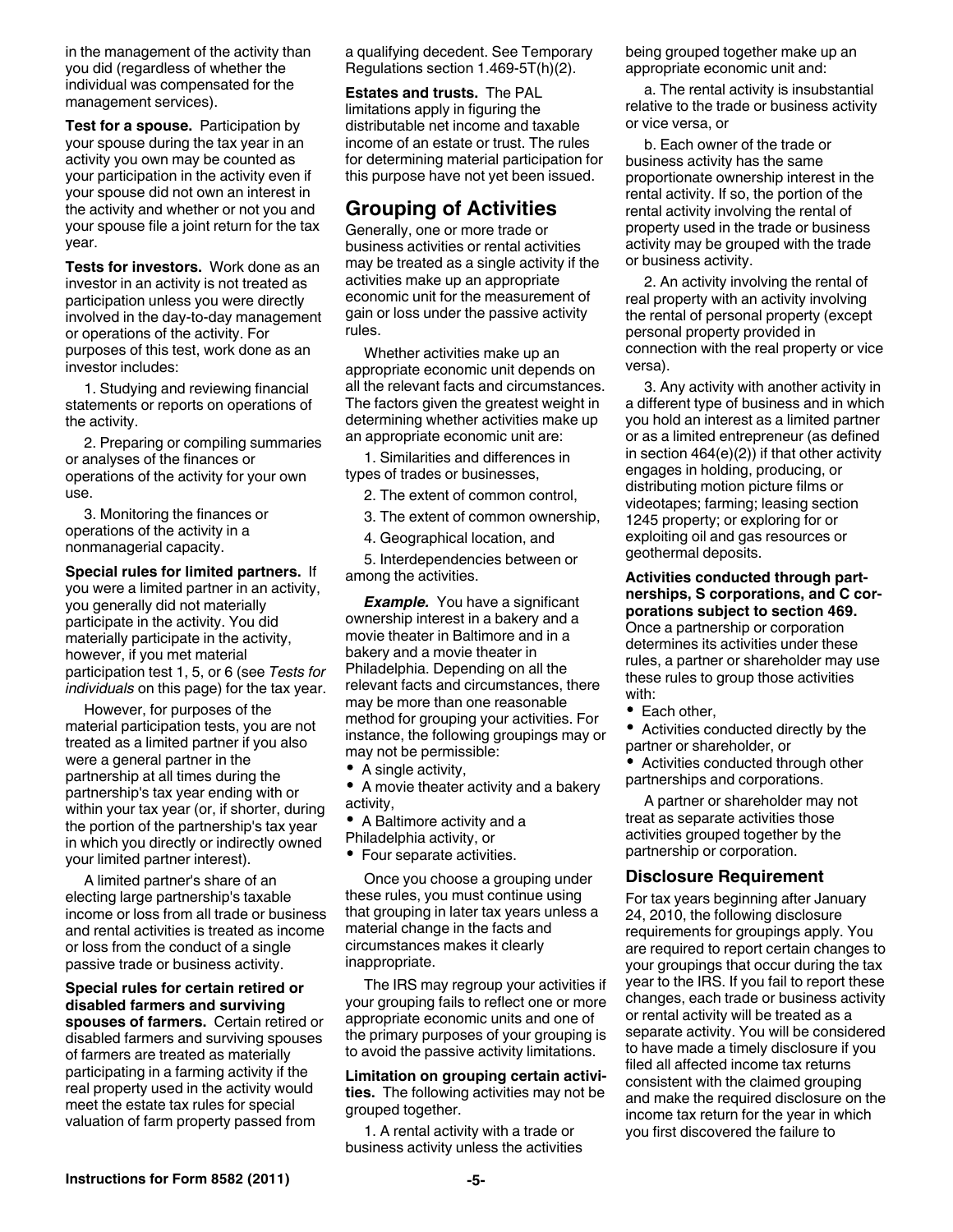disclose. If the IRS discovered the failure to disclose, you must have reasonable cause for not making the required disclosure. For more information on disclosure requirements, see Revenue Procedure 2010-13 available at *[www.irs.gov/irb/](http://www.irs.gov/irb/2010-04_IRB/ar15.html) [2010-4\\_IRB/ar15.html](http://www.irs.gov/irb/2010-04_IRB/ar15.html)*.

**New grouping.** You must file a written statement with your original income tax return for the first tax year in which two or more activities are originally grouped into a single activity. The statement must provide the names, addresses, and employer identification numbers (EINs), if applicable, for the activities being grouped as a single activity. In addition, the statement must contain a declaration that the grouped activities make up an appropriate economic unit for the measurement of gain or loss under the passive activity rules.

#### **Addition to an existing grouping.**

You must file a written statement with your original income tax return for the tax year in which you add a new activity to an existing group. The statement must provide the name, address, and EIN, if applicable, for the activity that is being added and for the activities in the existing group. In addition, the statement must contain a declaration that the activities make up an appropriate economic unit for the measurement of gain or loss under the passive activity rules.

**Regrouping.** You must file a written statement with your original income tax return for the tax year in which you regroup the activities. The statement must provide the names, addresses, and EINs, if applicable, for the activities that are being regrouped. If two or more activities are being regrouped into a single activity, the statement must contain a declaration that the regrouped activities make up an appropriate economic unit for the measurement of gain or loss under the passive activity rules. In addition, the statement must contain an explanation of the material change in the facts and circumstances that made the original grouping clearly inappropriate.

# **Passive Activity Income and Deductions**

Take into account only passive activity income and passive activity deductions to figure your net income or net loss from all passive activities or any passive activity.

If your passive activity is reported on Schedule C, C-EZ, E, or F, and the

activity has no prior year unallowed losses or any gain or loss from the disposition of assets or an interest in the activity, take into account only the passive activity income and passive activity deductions from the activity to figure the amount to enter on Form 8582 and the worksheets.

If you own an interest in a passive activity through a partnership or an S corporation, the partnership or S corporation will generally provide you with the net income or net loss from the passive activity. If, however, the partnership or S corporation must state an item of gross income or deduction separately to you, and the gross income or deduction is passive activity gross income or a passive activity deduction (respectively), include that amount in the net income or net loss entered on Form 8582 and the worksheets.

*The partnership or S corporation does not have a record of any prior year unallowed losses from the passive activities of the partnership or S corporation. If you had prior year unallowed losses from these activities, they can be found in column (c) of your 2010 Worksheet 5.* **CAUTION !**

### **Self-Charged Interest**

Certain self-charged interest income or deductions may be treated as passive activity gross income or passive activity deductions if the loan proceeds are used in a passive activity. Generally, self-charged interest income and deductions result from loans between you and a partnership or S corporation in which you had a direct or indirect ownership interest. This includes both loans you made to the partnership or S corporation and loans the partnership or S corporation made to you. It also includes loans from one partnership or S corporation to another partnership or S corporation if each owner in the borrowing entity has the same proportional ownership interest in the lending entity. The self-charged interest rules do not apply to your interest in a partnership or S corporation if the entity made an election under Regulations section 1.469-7(g) to avoid the application of these rules. For more details on the self-charged interest rules, see Regulations section 1.469-7.

### **Passive Activity Income**

To figure your overall gain or loss from all passive activities or any passive activity, take into account only passive activity income. Do not enter income

that is not passive activity income on Form 8582 or the worksheets.

Passive activity income includes all income from passive activities, including (with certain exceptions described in Temporary Regulations section 1.469-2T(c)(2) and Regulations section 1.469-2(c)(2)) gain from the disposition of an interest in a passive activity or of property used in a passive activity at the time of the disposition.

Passive activity income does not include the following.

• Income from an activity that is not a passive activity.

• Portfolio income, including interest (other than self-charged interest treated as passive activity income), dividends, annuities, and royalties not derived in the ordinary course of a trade or business, and gain or loss from the disposition of property that produces portfolio income or is held for investment (see section 163(d)(5)). See Temporary Regulations section 1.469-2T(c)(3).

Alaska Permanent Fund dividends.

• Personal service income, including salaries, wages, commissions, self-employment income from trade or business activities in which you materially participated for the tax year, deferred compensation, taxable social security and other retirement benefits, and payments from partnerships to partners for personal services. See Temporary Regulations section  $1.469 - 2T(c)(4)$ .

• Income from positive section 481 adjustments allocated to activities other than passive activities. See Temporary Regulations section 1.469-2T(c)(5).

• Income or gain from investments of working capital.

• Income from an oil or gas property if you treated any loss from a working interest in the property for any tax year beginning after 1986 as a nonpassive loss under the rule excluding working interests in oil and gas wells from passive activities (see item 3 under *Activities That Are Not Passive Activities,* earlier). See Regulations section 1.469-2(c)(6).

• Any income from intangible property if your personal efforts significantly contributed to the creation of the property.

Any income treated as not from a passive activity under Temporary Regulations section 1.469-2T(f) and Regulations section 1.469-2(f). See *Recharacterization of Passive Income*  on this page.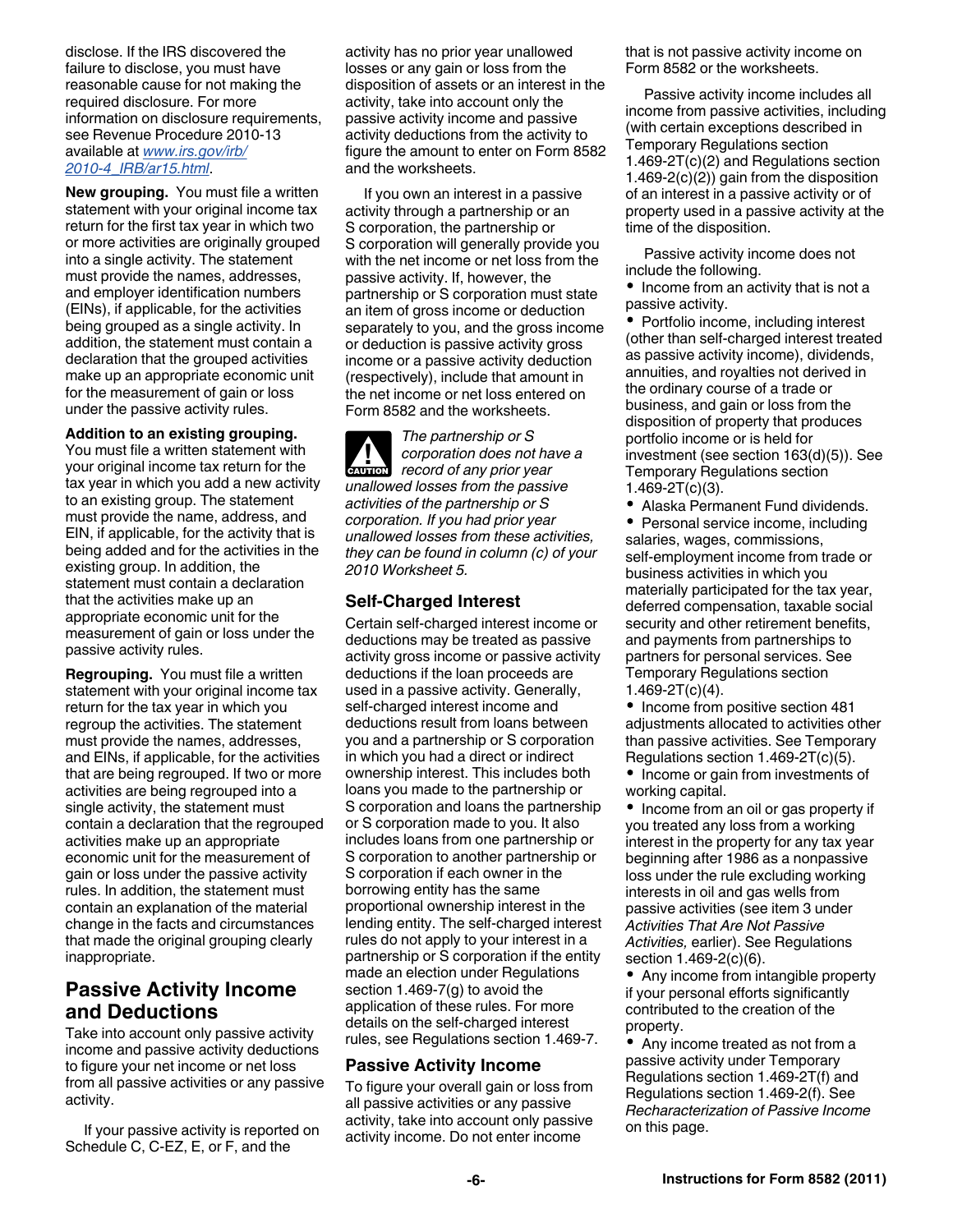• Overall gain from any interest in a PTP (see item 2 under *Special Instructions for PTPs,* later).

• State, local, and foreign income tax refunds.

• Income from a covenant not to compete.

Any reimbursement of a casualty or theft loss included in income as recovery of all or part of a prior year loss deduction if the deduction for the loss was not treated as a passive activity deduction.

Cancellation of debt income to the extent that at the time the debt was discharged, the debt was not properly allocable under Temporary Regulations section 1.163-8T to passive activities.

### **Recharacterization of Passive Income**

Certain income from passive activities must be recharacterized and excluded from passive activity income. The amount of income recharacterized equals the net income from the sources given below. If during the tax year you received net income from any of these sources (either directly or through a partnership or an S corporation), see Pub. 925 to find out how to report net income or loss from these sources. For more information, see Temporary Regulations section 1.469-2T(f) and Regulations section 1.469-2(f).

Income from the following sources may be subject to the net income recharacterization rules.

• Significant participation passive activities defined earlier.

• Rental of property if less than 30% of the unadjusted basis of the property is subject to depreciation.

- Passive equity-financed lending activities.
- Rental of property incidental to a development activity.

• Rental of property to a nonpassive activity.

Acquisition of an interest in a pass-through entity that licenses intangible property.

### **Passive Activity Deductions**

To figure your overall gain or overall loss from all passive activities or any passive activity, take into account only passive activity deductions.

Passive activity deductions include all deductions from activities that are passive activities for the current tax year and all deductions from passive activities that were disallowed under the PAL rules in prior tax years and carried

forward to the current tax year. See Regulations section 1.469-1(f)(4).

Passive activity deductions include losses from a disposition of property used in a passive activity at the time of the disposition and losses from a disposition of less than your entire interest in a passive activity. See *Dispositions*, later, for the treatment of losses upon disposition of your entire interest in an activity.

Passive activity deductions do not include the following.

• Deductions for expenses (other than interest expense) that are clearly and directly allocable to portfolio income.

Qualified home mortgage interest, capitalized interest expenses, and other interest expenses (except self-charged interest treated as a passive activity deduction (discussed earlier) and interest expenses properly allocable to passive activities).

Losses from dispositions of property that produce portfolio income or property held for investment.

• State, local, and foreign income taxes.

Miscellaneous itemized deductions that may be disallowed under section 67.

Charitable contribution deductions.

• Net operating loss deductions, percentage depletion carryovers under section 613A(d), and capital loss carryovers.

Deductions and losses that would have been allowed for tax years beginning before 1987, but for basis or at-risk limitations.

• Net negative section 481 adjustments allocated to activities other than passive activities. See Temporary Regulations section 1.469-2T(d)(7).

Deductions for losses from fire, storm, shipwreck, or other casualty or from theft if losses similar in cause and severity do not recur regularly in the activity.

• The deduction allowed for the deductible part of self-employment taxes.

# **Former Passive Activities**

A former passive activity is any activity that was a passive activity in a prior tax year but is not a passive activity in the current tax year. A prior year unallowed loss from a former passive activity is allowed to the extent of current year income from the activity.

If current year net income from the activity is less than the prior year unallowed loss, enter the prior year

unallowed loss and any current year net income from the activity on Form 8582 and the applicable worksheets.

If current year net income from the activity is more than or equal to the prior year unallowed loss from the activity, report the income and loss on the forms and schedules normally used; do not enter the amounts on Form 8582.

If the activity has a net loss for the current year, enter the prior year unallowed loss (but not the current year loss) on Form 8582 and the applicable worksheets.

To report a disposition of a former passive activity, follow the rules under *Dispositions*, next.

# **Dispositions**

### **Disposition of an Entire Interest**

If you disposed of your entire interest in a passive activity or a former passive activity to an unrelated person in a fully taxable transaction during the tax year, your losses allocable to the activity for the year are not limited by the PAL rules.

A fully taxable transaction is a transaction in which you recognize all realized gain or loss.

If you are using the installment method to report this kind of disposition, figure the loss for the current year that is not limited by the PAL rules by multiplying your overall loss (which does not include losses allowed in prior years) by the following fraction:

Gain recognized in the current year

Unrecognized gain as of the beginning of the current year

A partner in a PTP is not treated as having disposed of an entire interest in an activity of a PTP until there is an entire disposition of the partner's interest in the PTP.

### **Reporting an Entire Disposition on Form 4797 or Form 8949**

If you completely dispose of your entire interest in a passive activity or a former passive activity, you may have to report net income or loss and prior year unallowed losses from the activity. All the net income and losses are reported on the forms and schedules normally used.

Combine all income and losses (including any prior year unallowed losses) from the activity for the tax year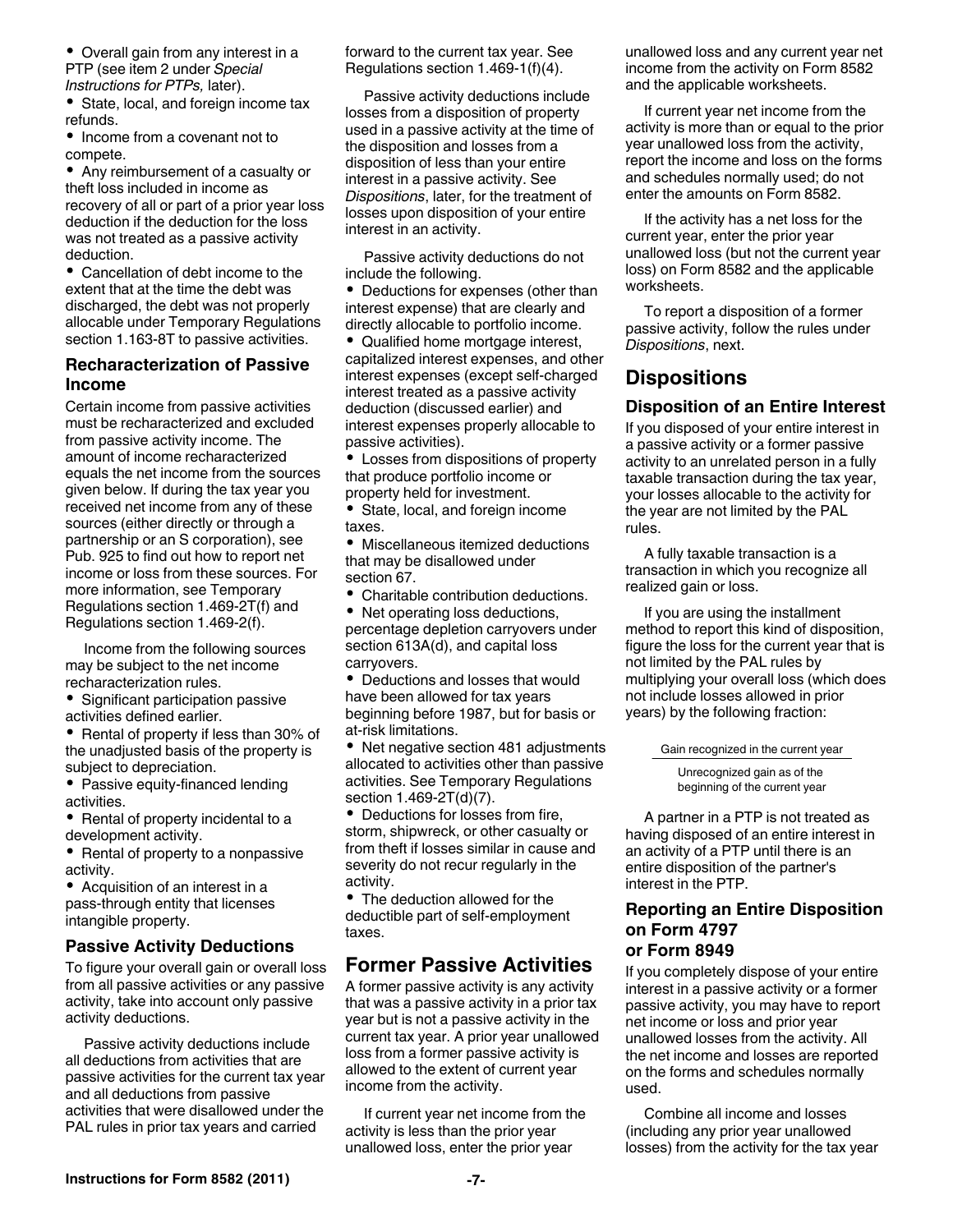to see if you have an overall gain or loss.

If you have an overall gain, report the income, losses, and prior year unallowed losses on Worksheet 1, 2, or 3.

If you have an overall gain and this is a former passive activity, report all income and losses (including any prior year unallowed losses) on the forms and schedules normally used and do not use Form 8582.

If you have an overall loss when you combine the income and losses, do not use the worksheets or Form 8582 for the activity. All losses (including prior year unallowed losses) are allowed in full. Report the income and losses on the forms and schedules normally used.

An overall loss from an entire disposition of a passive activity is a nonpassive loss if you have an aggregate loss from all other passive activities. When figuring your modified adjusted gross income for line 7 of Form 8582, be sure to take into account the overall loss from the disposition of the activity.

*Example 1. Activity with overall gain.* You sell your entire interest in a rental real estate activity in which you actively participated for a gain of \$15,525. \$7,300 of the gain is section 1231 gain reported on Form 4797, Part I, and \$8,225 is ordinary recapture income reported on Form 4797, Part II. On line 22 of Schedule E (Form 1040), you report a total loss of \$15,450, which includes a current year \$2,800 net loss and a \$12,650 prior year unallowed loss. You have an overall gain from the disposition  $(\$15,525 - \$15,450 = \$75)$ .

Because you had an overall gain, you make the following entries on Worksheet 1. You enter the \$15,525 gain on the disposition in column (a), the current year loss of \$2,800 in column (b), and the prior year unallowed loss of \$12,650 in column (c).

*Example 2. Activity with overall loss.* You sell your entire interest in an oil and gas limited partnership that was your only passive activity for a gain of \$2,000. You have a current year Schedule E loss of \$3,330 and a Schedule E prior year unallowed loss of \$1,115.

Because you have an overall loss of \$2,445 after combining the gain and losses, none of the amounts are entered on Worksheet 3 or on Form 8582.

You enter the net loss plus the prior year unallowed loss  $(\$3,330 + \$1,115 =$  \$4,445) on Schedule E, Part II, column (h), and the \$2,000 gain on the sale on Form 8949, in either Part I or Part II, depending on how long you held the partnership interest.

### **Disposition of Less Than an Entire Interest**

Gains and losses from the disposition of less than an entire interest in an activity are treated as part of the net income or net loss from the activity for the current year.

*A disposition of less than substantially all of an entire interest does not trigger the allowance of prior year unallowed losses.* **ALUTION** 

**Disposition of substantially all of an activity.** You may treat the disposition of substantially all of an activity as a separate activity if you can prove with reasonable certainty:

1. The prior year unallowed losses, if any, allocable to the part of the activity disposed of, and

2. The net income or loss for the year of disposition allocable to the part of the activity disposed of.

# **Specific Instructions**

# **Part I—2011 Passive Activity Loss**

Use Part I to combine the net income and net loss from all passive activities to determine if you have a passive activity loss (PAL) for 2011. Use Worksheets 1, 2, and 3 to determine the entries for lines 1–3 of Part I, as follows.

 Worksheet 1 is used for rental real estate activities with active participation.

 Worksheet 2 is used for commercial revitalization deductions (CRDs) from rental real estate activities (with or without active participation).

 Worksheet 3 is used for all other passive activities.

See Pub. 925 for examples showing how to complete the worksheets.

*If you need additional lines for any of the worksheets, you can either attach copies of page 2 or 3, whichever is applicable, or your own schedule that is in the same format as the worksheet.* **TIP**

### **Worksheet 1**

Individuals and qualifying estates who actively participated in rental real estate activities must include the income or loss from those activities in Worksheet 1 to figure the amounts to enter on lines 1a through 1c of Form 8582. Do not include any commercial revitalization deductions (CRDs) from these activities in the net income or loss reported in Worksheet 1.

Do not enter a prior year unallowed loss in column (c) of Worksheet 1 unless you actively participated in the activity in both the year the loss arose and the current tax year. If you did not actively participate in both years, enter the prior year unallowed loss in column (c) of Worksheet 3.

*Married individuals who file separate returns and lived with their spouses at any time during the tax year do not qualify under the active participation rule and must use Worksheet 3 instead of Worksheet 1.* **ALUTION** 

**Column (a).** Enter the current year net income from each activity. Enter the total of column (a) on line 1a of Form 8582.

*Example.* A Schedule E rental activity has current year profit of \$5,000 and a Form 4797 gain of \$2,000. You enter \$7,000 in column (a).

**Column (b).** Enter the current year net loss for each activity. Do not enter any prior year unallowed losses in this column. Enter the total of column (b) on line 1b of Form 8582.

If an activity has net income on one form or schedule and a net loss on another form or schedule, report the net amounts separately in columns (a) and (b) of Worksheet 1.

*Example.* A Schedule E rental activity has current year income of \$1,000 on line 21 of Schedule E and a current year Form 4797 loss of \$4,500. You enter \$1,000 in column (a) and (\$4,500) in column (b).

**Column (c).** Enter the prior year unallowed losses for each activity. You find these amounts on Worksheet 5, column (c), of your 2010 Form 8582. Enter the total of column (c) from your 2011 Worksheet 1 on line 1c of Form 8582.

**Columns (d) and (e).** Combine income and losses in columns (a) through (c) for each activity, and either enter the overall gain for the activity in column (d) or enter the overall loss for the activity in column (e). Do not enter amounts from columns (d) and (e) on Form 8582. These amounts will be used when Form 8582 is completed to figure the loss allowed for the current year.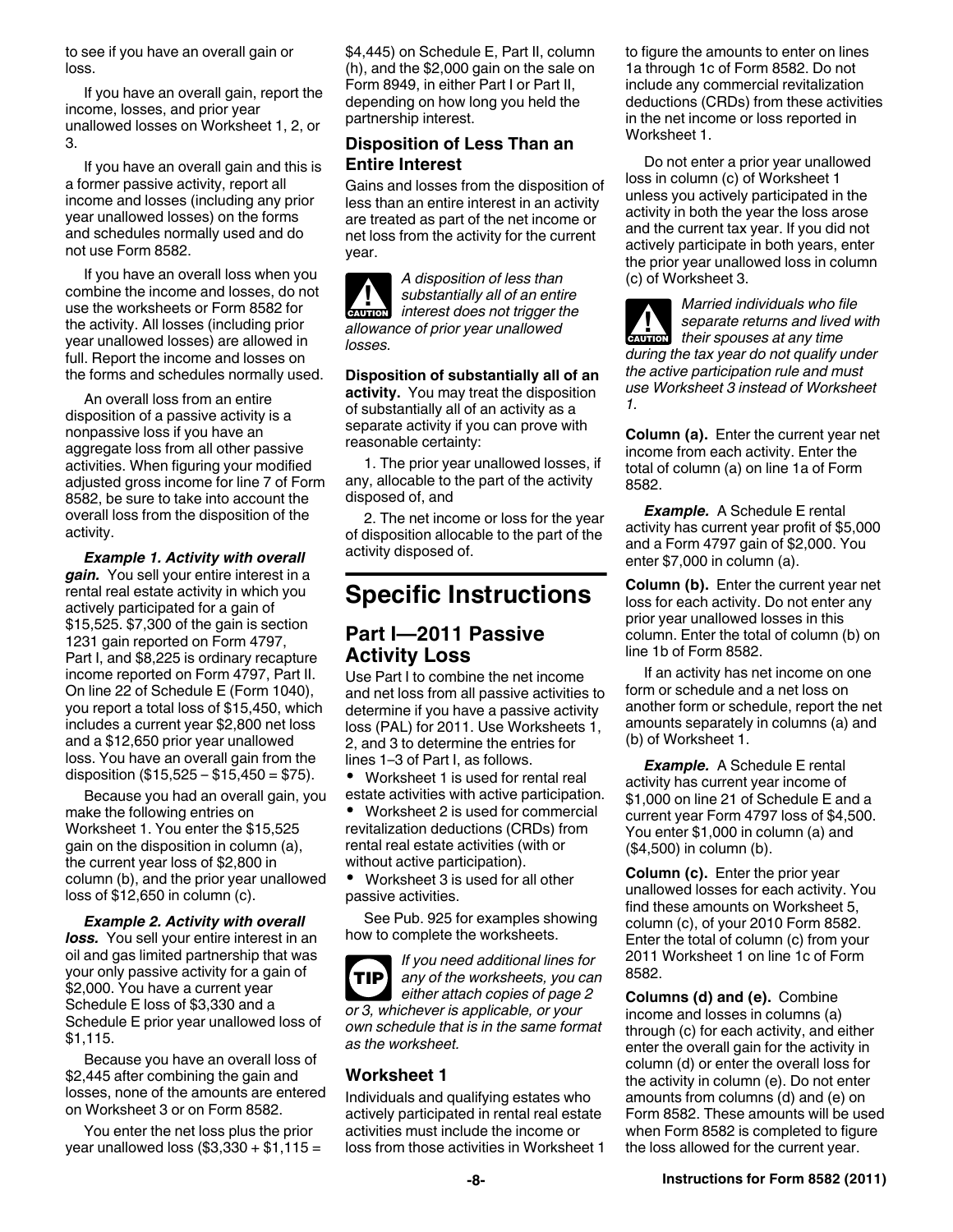### **Worksheet 2**

Use Worksheet 2 to figure the amount to enter on lines 2a and 2b for commercial revitalization deductions (CRDs) from rental real estate activities (see *Commercial revitalization deduction (CRD),* earlier).



*You cannot claim a CRD for a building placed in service after*  **building placed in se**<br> **December 31, 2009.** 

Do not include the following amounts on Worksheet 2.

• Income or other deductions from the same activity. Instead, report any net income or net loss from the activity, except for the CRD, in Worksheet 1 if you actively participated in the activity or in Worksheet 3 if you did not actively participate.

CRDs from passive activities other than rental real estate activities. Instead, report these deductions as part of the net income or loss from the passive activity in Worksheet 3.

**Column (a).** Enter the current year CRD from each rental real estate activity. You can claim a current year CRD for 2011, only if you, or a pass-through entity in which you were a partner or shareholder, had a CRD for a building placed in service before 2010 and elected to ratably claim a deduction for the CRD over a period of 120 months that included all or part of 2011. Enter the total of column (a) on line 2a of Form 8582.

**Column (b).** Enter the prior year unallowed CRD for each rental real estate activity. Enter the total of column (b) on line 2b of Form 8582.

**Column (c).** Combine the amounts in columns (a) and (b) for each activity and enter the overall loss for the activity in column (c). These amounts will be used when Form 8582 is completed to figure the loss allowed for the current year.

### **Worksheet 3**

Use Worksheet 3 to figure the amounts to enter on lines 3a through 3c for:

- Passive trade or business activities,
- Passive rental real estate activities that do not qualify for the special allowance (but do not include CRDs reported in Worksheet 2), and

• Rental activities other than rental real estate activities.

**Column (a).** Enter the current year net income for each activity. Enter the total of column (a) on line 3a of Form 8582. (See the example under *Column (a)* for Worksheet 1, earlier.)

**Column (b).** Enter the current year net loss for each activity. Enter the total of column (b) on line 3b of Form 8582. (See the example under *Column (b)* for Worksheet 1, earlier.)

**Column (c).** Enter the unallowed losses for the prior years for each activity. You find these amounts on Worksheet 5, column (c), of your 2010 Form 8582. Enter the total of column (c) from your 2011 Worksheet 3 on line 3c of Form 8582.

**Columns (d) and (e).** Combine income and losses in columns (a) through (c) for each activity, and either enter the overall gain for the activity in column (d) or enter the overall loss for the activity in column (e). Do not enter amounts from columns (d) and (e) on Form 8582. These amounts will be used when Form 8582 is completed to figure the loss allowed for the current year.

# **Part II—Special Allowance for Rental Real Estate Activities With Active Participation**

Use Part II to figure the maximum amount of rental loss allowed if you have a net loss from a rental real estate activity with active participation.

Enter all numbers in Part II as positive amounts (that is, greater than zero).

*Example.* Line 5 has a loss of \$42,000 (reported as a positive amount) and line 9 is \$25,000. You enter \$25,000 on line 10 (the smaller of line 5 or line 9, both treated as positive amounts).

*Married persons filing separate returns who lived with their*  **z** *spouses at any time during the spouses at any time during the year are not eligible for the special allowance. They must enter -0- on line 10 and go to line 15.*

**Line 5.** Enter on line 5 the smaller of the loss on line 1d or the loss on line 4.

*Example.* Line 1d has a loss of \$3,000, line 2c is zero, and line 3d has a gain of \$100. The combined loss on line 4 is \$2,900. You enter \$2,900 as a positive number on line 5 (the smaller of the loss on line 1d or the loss on line 4).

**Line 6.** Married persons filing separate returns who lived apart from their spouses at all times during the year must enter \$75,000 on line 6 instead of \$150,000.

**Line 7.** To figure modified adjusted gross income, combine all the amounts used to figure adjusted gross income except do not take into account:

Passive income or loss included on Form 8582,

Any rental real estate loss allowed to real estate professionals (defined under *Activities That Are Not Passive Activities,* earlier),

• Any overall loss from a PTP,

• The taxable amount of social security and tier 1 railroad retirement benefits,

Deductible contributions to traditional individual retirement accounts (IRAs)

and section 501(c)(18) pension plans, • The domestic production activities deduction,

• The deduction allowed for the deductible part of self-employment taxes,

The exclusion from income of interest from series EE and I U.S. savings bonds used to pay higher education expenses,

• The exclusion of amounts received under an employer's adoption assistance program,

The student loan interest deduction, or

The tuition and fees deduction.

Include in modified adjusted gross income any portfolio income and expenses that are clearly and directly allocable to portfolio income. Also include any income that is treated as nonpassive income, such as overall gain from a PTP and net income from an activity or item of property subject to the recharacterization of passive income rules.

When figuring modified adjusted gross income, include any overall loss from the entire disposition of a passive activity (considered a nonpassive loss).

*Example.* Your adjusted gross income on line 37 of Form 1040 is \$92,000, and you have taxable social security benefits of \$5,500 on line 20b. Your modified adjusted gross income is \$86,500 (\$92,000 – \$5,500).

**Line 9.** Do not enter more than \$12,500 on line 9 if you are married filing a separate return and you and your spouse lived apart at all times during the year.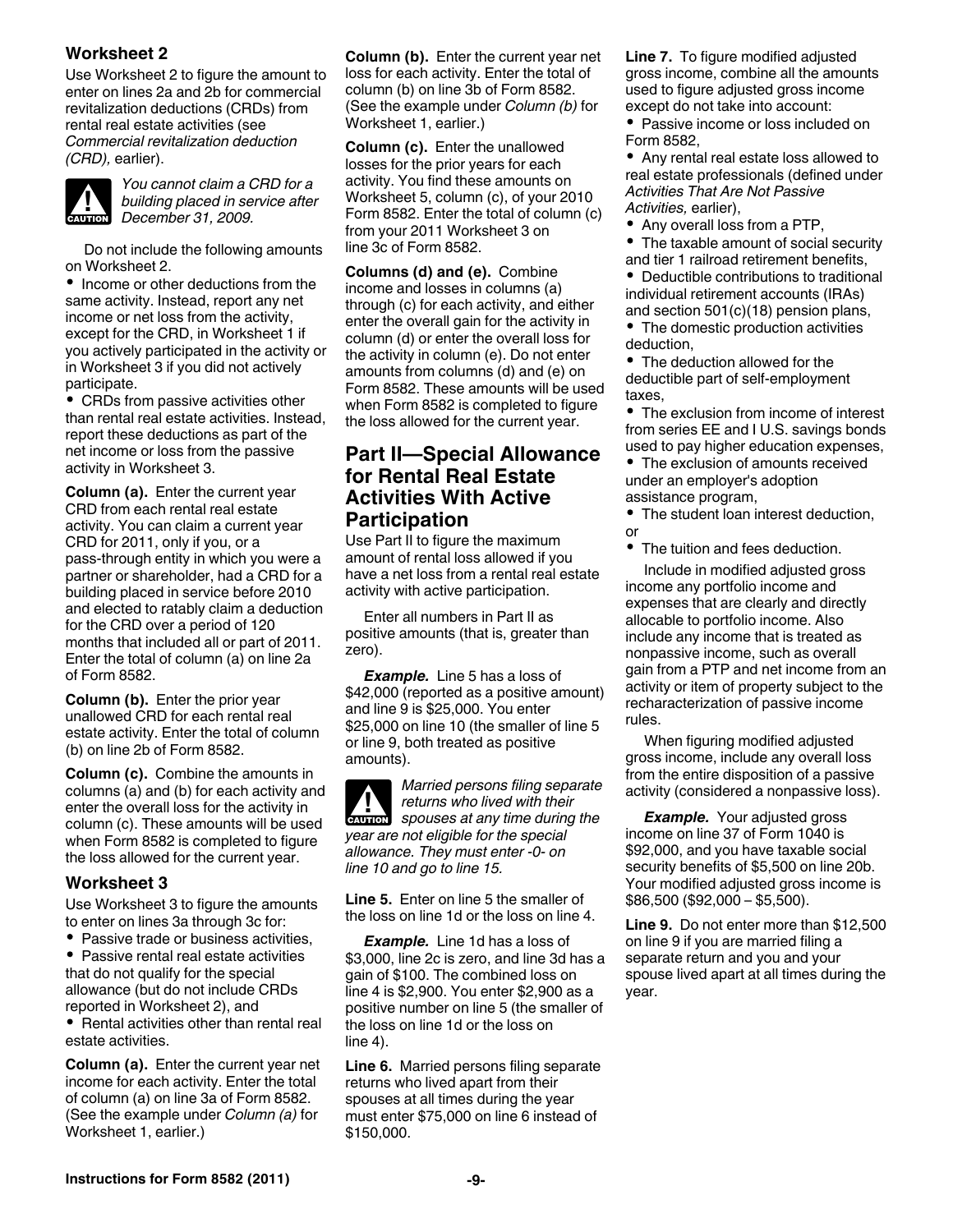## **Part III—Special Allowance for Commercial Revitalization Deductions From Rental Real Estate Activities**

Use Part III to figure the maximum commercial revitalization deduction (CRD) allowed from a rental real estate activity.

Enter all numbers in Part III as positive amounts (that is, greater than zero.)

*Married persons filing separate returns who lived with their*  **z** *spouses at any time during the spouses at any time during the year are not eligible for the special allowance. They must enter -0- on line 14 and go to line 15.*

**Line 11.** Enter \$12,500 (reduced by the amount, if any, on line 10) on line 11 if you are married filing a separate return and you and your spouse lived apart at all times during the year.

# **Part IV—Total Losses Allowed**

Use Part IV to figure the amount of the PAL (as determined in Part I) allowed for 2011 from all passive activities.

**Line 16.** Use the worksheets on Form 8582 and the following instructions for those worksheets to figure the unallowed loss to be carried forward and the allowed loss to report on your forms and schedules for 2011.

### **Worksheets 1, 2, and 3**

Worksheets 1 and 3, columns (d) and (e), show whether an activity had an overall gain or loss. Worksheet 2, column (c), shows the CRDs from rental real estate activities. If you have activities that show overall gain in column (d) of Worksheet 1 or 3, report all the income and losses listed in columns (a), (b), and (c) for those activities on the proper forms and schedules, including Form 8582.

If you have activities that show an overall loss in column (e) of Worksheet 1 or 3 or column (c) of Worksheet 2, you must allocate your allowed loss on line 16 of Form 8582 to those activities by completing Worksheets 4, 5, and 6 or 7.

Complete Worksheet 4 only if you entered an amount (other than zero) on line 10 or 14 of Form 8582. Otherwise, skip Worksheet 4 and complete Worksheet 5 for all activities in Worksheets 1 or 3 that have overall

losses in column (e) and all activities in Worksheet 2.

### **Worksheet 4**

Use Worksheet 4 to allocate the special allowance on line 10 or line 14 of Form 8582 among your rental real estate activities.

In the first column of Worksheet 4, enter the name of each activity. In the second column, enter the form or schedule and line number on which the loss will be reported.

*Example.* You receive a Schedule K-1 from partnership P that reports losses from two rental real estate activities, Activity X and Activity Y. The losses from partnership P are reported on line 28A of Schedule E. In the first two columns of Worksheet 4, enter:

| <b>Name of Activity</b> | Form or Schedule |
|-------------------------|------------------|
| Activity X              | Sch E, line 28A  |
| <b>Activity Y</b>       | Sch E, line 28A  |

If the loss from an activity is reported in more than one place, identify both locations in the second column (for example, Sch E, line 28A/Form 4797, line 2). If you need additional space, show this information on an attached statement.

Enter all activities with overall losses from Worksheets 1 and 2 as follows. • If you entered an amount on line 10, list on Worksheet 4 all activities with an overall loss in column (e) of Worksheet 1.

• If you entered an amount on line 14, list on Worksheet 4 all activities with an overall loss in column (c) of Worksheet 2.

• If you entered amounts on both lines 10 and 14 of Form 8582, you must complete two separate Worksheets 4. For the second worksheet, you either may attach an extra copy of page 2 of Form 8582 or your own schedule in the same format as Worksheet 4. On the first Worksheet 4, list all activities with an overall loss in column (e) of Worksheet 1. On the second Worksheet 4, list all activities with an overall loss in column (c) of Worksheet 2.

**Column (a).** Enter the overall loss from column (e) of Worksheet 1 or column (c) of Worksheet 2 for each activity.

**Column (b).** Divide each of the individual losses shown in column (a) by the total of all the losses in column (a) and enter this ratio for each activity in

column (b). The total of all the ratios in column (b) must equal 1.00.

**Column (c).** Multiply each ratio in column (b) by the amount on line 10 or line 14 of Form 8582, and enter the results in column (c). The total of column (c) must be the same as line 10 or line 14 of Form 8582.

*Column (c) total is the same as column (a) total.* If the total losses in column (c) are the same as those in column (a), the losses in Worksheets 1 and 2 are allowed in full and are not carried over to Worksheet 5. Report all amounts in columns (a), (b), and (c) of Worksheet 1 and columns (a) and (b) of Worksheet 2 on the proper forms and schedules.

*Column (c) total is less than column (a) total.* If the total losses in column (c) are less than the total losses in column (a), complete column (d).

**Column (d).** Subtract column (c) from column (a) and enter the results in column (d). Also enter the amounts from column (d) of Worksheet 4 in column (a) of Worksheet 5.

### **Worksheet 5**

Complete Worksheet 5 if any activities have an overall loss in column (e) of Worksheet 3 or losses in column (d) of Worksheet 4 (in column (e) of Worksheet 1 or column (c) of Worksheet 2 if you did not have to complete Worksheet 4).

On Worksheet 5, enter the name of each activity and the form or schedule and line number on which the loss will be reported. See the example for Worksheet 4. Identify any deduction from Worksheet 2 on a separate line (even if the amount is from an activity also shown on Worksheet 1 or 3) and add "CRD" after the name of the activity.

**Column (a).** Enter the amounts, if any, from column (d) of Worksheet 4 (from column (e) of Worksheet 1 or column (c) of Worksheet 2 if you did not have to complete Worksheet 4). Also enter the losses, if any, from column (e) of Worksheet 3.

**Column (b).** Divide each of the individual losses shown in column (a) by the total of all the losses in column (a) and enter this ratio for each activity in column (b). The total of all the ratios must equal 1.00.

**Column (c).** Complete the following computation.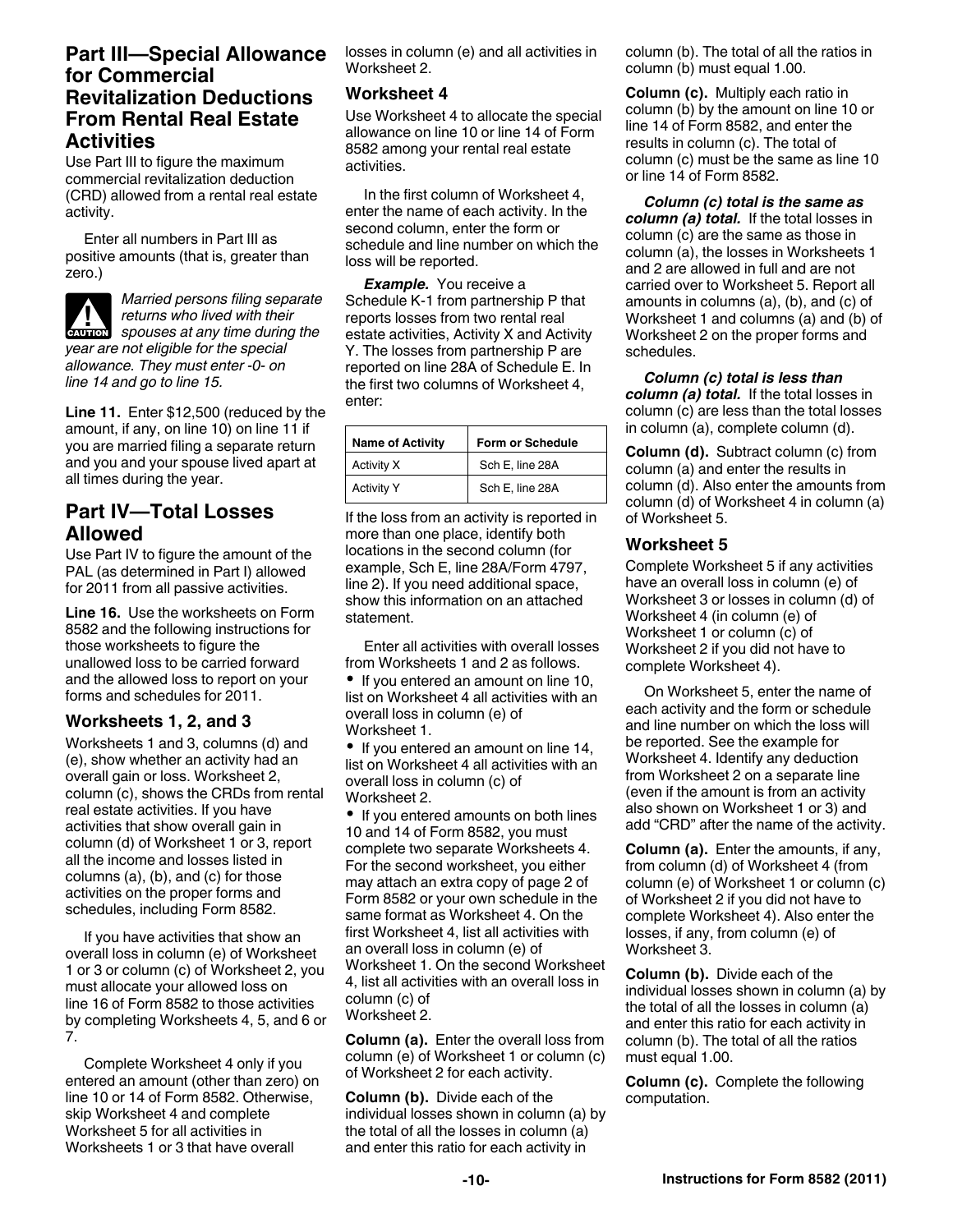- **A.** Enter as a positive amount line 4 of Form 8582
- **B.** Add lines 10 and 14 of Form 8582 . . . . . . . . .
- **C.** Subtract line **B** from line
	- **A** ...............

Multiply each ratio in column (b) by the amount on line C above, and enter the result in column (c).

### **Worksheets 6 and 7**

These worksheets allocate your unallowed and allowed losses for each activity.

If you have losses from any activity that are reported on two or more different forms or schedules, use Worksheet 7 instead of Worksheet 6 for that activity.

Also use Worksheet 7 instead of Worksheet 6 for any activity with two or more transactions that are reported on the same form or schedule but must be separately identified for tax purposes. Transactions that must be separately identified include capital losses that are 28% rate losses and those that are not.

**Note.** 28% rate gain or loss includes all collectibles gains and deductible long-term losses and section 1202 gain on the sale of qualified small business stock. See the instructions for Schedule D (and Form 8949) for details.

### **Worksheet 6**

Use Worksheet 6 for any activity listed in Worksheet 5 if all the loss from that activity is reported on one form or schedule and no transactions need to be identified separately (as discussed on this page).

**Example.** Use Worksheet 6 if all the loss from an activity is reported on Schedule E, even though part of the loss is a current year Schedule E loss and part of it is from a Schedule E prior year unallowed loss.

On Worksheet 6, enter the name of each activity and the form or schedule and line number on which the loss is reported. See the example for Worksheet 4. Identify each CRD from Worksheet 5 on a separate line and add "CRD" after the name of the activity.

**Column (a).** For each activity entered in Worksheet 6, enter the net loss plus the prior year unallowed loss for the activity. Figure this amount by adding the losses in columns (b) and (c) of Worksheets 1 and 3 or enter the loss from column (c) of Worksheet 2.

**Column (b).** For each activity entered in Worksheet 6, enter the amount from column (c) of Worksheet 5 for the activity. These are your unallowed losses for 2011. Keep a record of these amounts so the losses can be used to figure your PAL next year.

**Column (c).** Subtract column (b) from column (a). These are your allowed losses for 2011. Report the amounts in this column on the forms and schedules normally used.

See the forms and schedules listed under *How To Report Allowed Losses,*  later. Also, see Pub. 925 for an extensive example of how to report passive income and losses on the forms and schedules.

### **Worksheet 7**

Use Worksheet 7 for any activity listed in Worksheet 5 that has losses that are reported on two or more different forms and schedules or on different parts of the same form or schedule (for example, 28% rate and non-28%-rate capital losses reported on Form 8949). Worksheet 7 allocates the allowed and unallowed loss for the activity and allocates the allowed loss to the different forms or schedules (or different parts of the same form or schedule) used to report the losses.

Only losses that would cause a difference in tax liability if they were reported on a different form or schedule or on different parts of the same form or schedule are kept separate. Those forms, schedules, and parts are:

Schedules C, E, and F.

 Form 8949( Parts I and II ( 28% rate losses and non-28%-rate losses)).

**Note.** You must make a separate entry in Form 8949, Part I or Part II, for each transaction reported. See the Instructions for Schedule D (and Form 8949).

 Forms 4684 (Section B), 4797 (Parts I and II), and 4835.

Use a separate copy of Worksheet 7 for each activity for which you have losses reported on two or more different forms or schedules or different parts of the same form or schedule.

On Worksheet 7, enter the form or schedule and line number on the dotted line above each line 1a (for example, Schedule D, line 12, to report a 28% rate loss from a partnership).

**Line 1a, column (a).** Enter the net loss plus any prior year unallowed loss from

the activity that is reported on the same form or, in the case of Form 4797 and Form 8949, the same part.

If you have a Form 8949 28% rate loss and a Form 8949 non-28%-rate loss, see *Example of Form 8949 transactions,* later, before completing Worksheet 7.

**Line 1b, column (a).** Enter any net income from the activity that is reported on the same form or schedule (or on the same part of the same form or schedule) as the loss on line 1a, column (a).

**Example.** You enter a prior year unallowed loss from Form 4797, Part I, on line 1a. If the activity has a current year Form 4797, Part I, gain, enter the gain on line 1b, column (a). If the activity does not have a Form 4797, Part I, gain, enter -0- on line 1b, column (a).

**Line 1c, column (b).** Subtract line 1b,  $column (a)$ , from line 1a,  $column (a)$ , and enter the result in column (b). If line 1b, column (a), is more than line 1a, column (a), enter -0- in column (b).

**Column (c).** Divide each of the losses entered in column (b) by the total of column (b) and enter the ratio in column (c). The total of this column must be 1.00.

**Column (d).** Multiply the unallowed loss for this activity, found in Worksheet 5, column (c), by each ratio in column (c) of Worksheet 7. If -0- is entered in column (b) of Worksheet 7, also enter -0- for that form or schedule in column (d).

The amount in column (d) is the unallowed loss for 2011. Keep a record of this worksheet so you can use the losses to figure your PAL next year.

**Column (e).** Subtract the amount in column (d) from the loss entered on line 1a, column (a). This is the allowed loss for 2011 to enter on the forms or schedules. The forms and schedules you use must show the losses from this column and the income, if any, for that activity from column (a) of Worksheet 1 or Worksheet 3.

### *Example of Form 8949*

*transactions.* The taxpayer had the following Form 8949 transactions from passive activities in 2011.

### *Activity I*

A passive activity prior year unallowed long-term capital loss (a 28% rate loss) of \$1,000 and a current year long-term capital loss (a non-28%-rate loss) of \$3,000.

**Instructions for Form 8582 (2011) 11**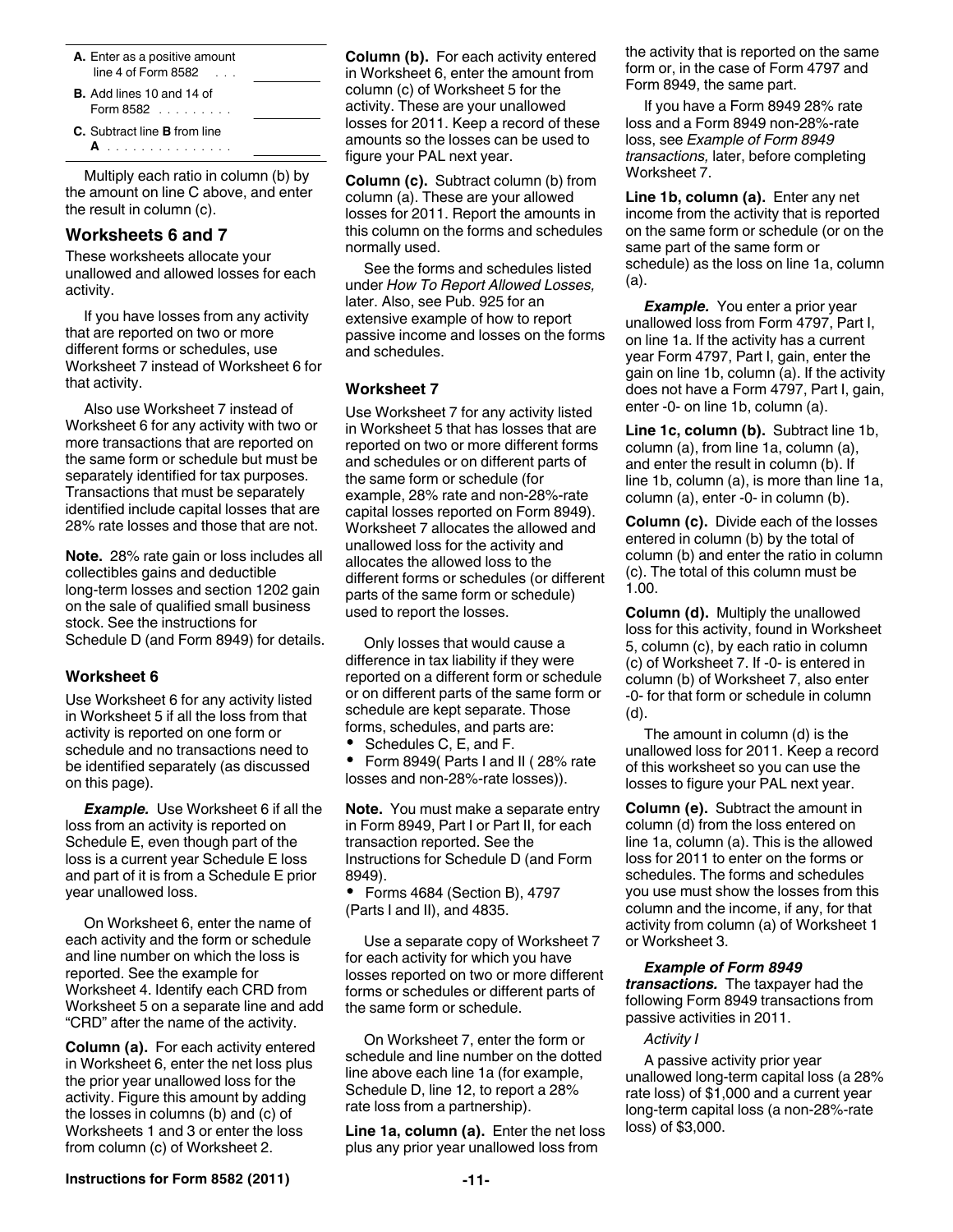### *Activity II*

A current year collectibles loss (a 28% rate loss) of \$230 and net income of \$1,100 from Schedule E (Form 1040).

#### *Worksheet 3*

Activity I has an overall loss of \$4,000 (current year long-term capital loss of \$3,000 and a prior year unallowed long-term capital loss of \$1,000). Activity II has an overall gain of \$870 (current year net income of \$1,100 less a current year long-term capital loss of \$230). Line 16 of Form 8582 shows an allowed loss of \$1,100.

Since Activity II has an overall gain, the amounts shown in columns (a) and (b) of Worksheet 3 for that activity are reported on the proper forms and schedules and are not shown on any other worksheet.

#### *Worksheet 5*

Activity I has an unallowed loss of \$3,130 ( line 4 of Form 8582 (\$3,130) less the sum of lines 10 and 14 of Form 8582 (-0-) x 100%).

#### *Worksheet 7*

This worksheet is used to figure the portion of the unallowed loss attributable to the 28% rate loss and the portion attributable to the non-28%-rate loss.

The loss attributable to the 28% rate loss (\$1,000) and the loss attributable to the non-28%-rate loss (\$3,000) are separate entries in Worksheet 7. The ratio of each loss to the total of the two losses is figured as follows.  $$1,000/\$4,000 = .25.$ \$3,000/\$4,000 = . 75. Each of these ratios is multiplied by the unallowed loss for Activity I, shown in column (c) of Worksheet 5 (\$3,130).

Unallowed losses for Activity I:

• 28% rate loss: .25  $\times$  \$3,130 = \$782.50.

 Non-28%-rate loss: .75 x \$3,130 = \$2,347.50.

Allowed losses for Activity I:

 $\bullet$  28% rate loss: \$1,000 − \$782.50 = \$217.50.

 Non-28%-rate loss: \$3,000 −  $$2,347.50 = $652.50.$ 

The total loss allowed for Activity I (\$870) is entered in Part II of Form 8949. The 28% rate loss (\$217.50) is entered on the 28% Rate Gain Worksheet (see Instructions for Schedule D (and Form 8949) for line 18). Keep a record of the unallowed 28% rate and non-28%-rate losses to figure the PAL for these transactions next year.

See the forms and schedules listed under *How To Report Allowed Losses*, later. Also, see Pub. 925 for an extensive example of how to report passive income and losses on the forms and schedules.

# **How To Report Allowed Losses**

**Line 4 is income.** If line 4 of Form 8582 shows net income or zero, all the losses in columns (b) and (c) of Worksheets 1 and 3 and all the deductions in columns (a) and (b) of Worksheet 2 are allowed in full. Report the income and losses in columns (a), (b), and (c) of Worksheets 1 and 3 and deductions in columns (a) and (b) of Worksheet 2 on the forms and schedules normally used.

Line 16 is the same as the total of **lines 1b, 1c, 2a, 2b, 3b, and 3c.** In this case, all the losses in columns (b) and (c) of Worksheets 1 and 3 and all the deductions in columns (a) and (b) of Worksheet 2 are allowed in full. Report the income and losses in columns (a), (b), and (c) of Worksheets 1 and 3 and deductions in columns (a) and (b) of Worksheet 2 on the forms and schedules normally used.

**Columns (a) and (c) of Worksheet 4 are the same amount.** In this case, all the losses in columns (b) and (c) of Worksheet 1 and all the deductions in columns (a) and (b) of Worksheet 2 are allowed in full. Report the income and losses in columns (a), (b), and (c) of Worksheet 1 and the deductions in columns (a) and (b) of Worksheet 2 on the forms and schedules normally used.

**Losses allowed in column (c) of Worksheet 6.** The amounts in column (c) of Worksheet 6 are the losses or deductions allowed for 2011 for the activities listed in that worksheet. Report the loss allowed from column (c) of Worksheet 6 and the income, if any, for that activity from column (a) of Worksheet 1 or 3, on the form or schedule normally used.

**Losses allowed in column (e) of Worksheet 7.** The amounts in column (e) of Worksheet 7 are the losses or deductions allowed for 2011 for the activity listed on that worksheet. Report the losses allowed from column (e) of Worksheet 7 and the income, if any, for that activity from column (a) of Worksheet 1 or 3, on the forms or schedules normally used.

**Schedules C and F, and Form 4835.**  Enter on the net profit or loss line of your schedule or form the allowed passive loss from the worksheet. To the left of the entry space, enter "PAL."

If the net profit or loss line on your form or schedule shows net profit for the year, reduce the net profit by the allowed loss from Worksheet 6 or 7, and enter the result on the net profit or loss line.

*Example.* Schedule C shows net profit for the year of \$5,000 from a passive activity. The activity also has a Form 4797 gain of \$2,500 and a prior year unallowed Schedule C loss of \$6,000. The loss allowed for 2011 is \$6,000. You enter a net loss of \$1,000 on line 31 of Schedule C (the \$5,000 net profit for the year less the \$6,000 loss allowed for the year). To the left of the entry space, you enter "PAL."

See *Form 4797 and Form 8949*  instructions, later, if you also had passive gains and losses from the sale of assets or of an interest in a passive activity.

**Schedule E, Part I.** Enter the allowed loss from the worksheet on line 22 of Schedule E. An activity that has net profit for the year and prior year unallowed losses will have net profit on line 21 and the allowed loss on line 22. The allowed loss on line 22 will include the loss allowed to the extent of the net profit. Line 24 of Schedule E will show total profit and line 25 will show total losses allowed (both passive and nonpassive). Line 26 will show the total net profit or loss.

**Schedule E, Parts II and III.** Any net income shown on your Schedule K-1 that is passive income must be entered as passive income in the appropriate column of Schedule E, Part II or III. Enter the passive loss allowed from Worksheet 6 or 7 in the appropriate column for passive losses. The passive losses allowed include the loss allowed to the extent of any net income from the activity. Passive net income or loss reportable on Schedule E, Part II, includes any self-charged interest income and deductions treated as passive activity income and deductions. See *Self-Charged Interest*, earlier.

See *Form 4797 and Form 8949*  instructions, later, if you also had passive gains or losses from the sale of assets or of an interest in a passive activity.

**Form 4684, Section B.** Any passive activity gain from Form 4684 is unchanged. It was used on Form 8582 to determine allowable PALs. If you do not have passive losses on Form 4684,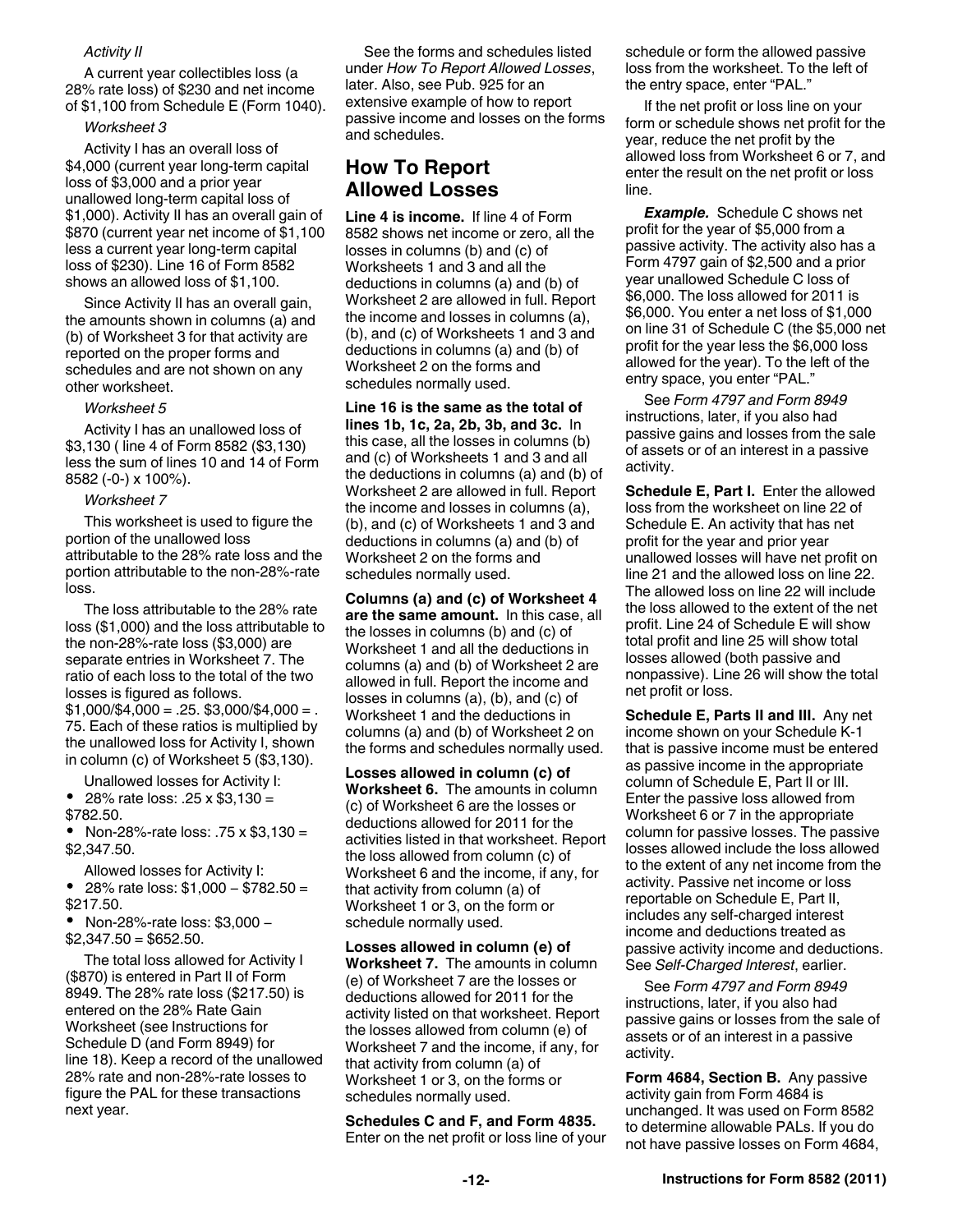complete Form 4684 and follow the instructions for that form for where to report the gain.

If you have passive losses on Form 4684, cross through the amount you first entered on line 31, 32, 38a, 38b, or 39 of that form, and enter the allowed loss from the worksheet. To the left of the entry space, enter "PAL."

**Form 4797 and Form 8949.** If you sold assets from a passive activity or you sold an interest in your passive activity, all gains from the activity must be entered on the appropriate line of Form 4797 or Form 8949. Identify the gain as "FPA." Enter any allowed losses for Form 4797 or Form 8949 on the appropriate line and to the left of the entry space, enter "PAL.".

#### **Entire disposition with an overall**

**loss.** If you made an entire disposition of your interest in a passive activity and that activity had an overall loss, none of the gains, if any, or losses were entered on Form 8582 or the worksheets. However, all the gains and losses must be reported on the forms or schedules normally used. To the left of the entry space, enter "EDPA."

### **Entire disposition with an overall**

**gain.** Gains and losses from this activity were included on Form 8582 so that the gains might offset other PALs. Report all the gains and losses on the forms and schedules normally used, and to the left of the entry space, enter "EDPA."

# **Publicly Traded Partnerships (PTPs)**

A PTP is a partnership whose interests are traded on an established securities market or are readily tradable on a secondary market (or its substantial equivalent).

An established securities market includes any national securities exchange and any local exchange registered under the Securities Exchange Act of 1934 or exempted from registration because of the limited volume of transactions. It also includes any over-the-counter market.

A secondary market generally exists if a person stands ready to make a market in the interest. An interest is treated as readily tradable if the interest is regularly quoted by persons, such as brokers or dealers, who are making a market in the interest.

The substantial equivalent of a secondary market exists if there is no identifiable market maker, but holders of interests have a readily available, regular, and ongoing opportunity to sell or exchange interests through a public means of obtaining or providing information on offers to buy, sell, or exchange interests. Similarly, the substantial equivalent of a secondary market exists if prospective buyers and sellers have the opportunity to buy, sell, or exchange interests in a timeframe and with the regularity and continuity that the existence of a market maker would provide.

### **Special Instructions for PTPs**

Section 469(k) provides that the passive activity limitations must be applied separately to items from each PTP. PALs from a PTP generally may be used only to offset income or gain from passive activities of the same PTP. The special allowance (including CRDs) for rental real estate activities does not apply to PALs from a PTP.

### **Passive activity loss rules for part-**

**ners in PTPs.** Do not report passive income, gains, or losses from a PTP on Form 8582. Instead, use the following rules to figure and report your income, gains, and losses from passive activities you held through each PTP you owned during the tax year.

1. Combine any current year income, gains and losses, and any prior year unallowed losses to see if you have an overall loss from the PTP. Include only the same types of income and losses you would include to figure your net income or loss from a non-PTP passive activity. See *Passive Activity Income and Deductions*, earlier.

2. If you have an overall gain, the net gain portion (total gain minus total losses) is nonpassive income.

It is important to figure the nonpassive income because it must be included in modified adjusted gross income to figure the special allowance for active participation in a non-PTP rental real estate activity on Form 8582. Also, you may be able to include the nonpassive income in investment income when figuring your investment interest expense deduction. See Form 4952, Investment Interest Expense Deduction.

Report all gains and allowed losses from the activity on the forms or schedules normally used, and to the left of each entry space, enter "From PTP."

*Example.* You have Schedule E income of \$8,000 and a Form 4797 prior year unallowed loss of \$3,500 from the passive activities of a PTP. You have a \$4,500 overall gain (\$8,000 − \$3,500)

that is nonpassive income. On Schedule E, Part II, you report the \$4,500 net gain as nonpassive income in column (j). In column (g), you report the remaining Schedule E gain of \$3,500 (\$8,000 − \$4,500) as passive income. On the appropriate line of Form 4797, you report the prior year unallowed loss of \$3,500. You enter "From PTP" to the left of each entry space.

3. If you have an overall loss (but did not dispose of your entire interest in the PTP to an unrelated person in a fully taxable transaction during the year), the losses are allowed only to the extent of the income, and the excess loss is carried forward to use in a future year if you have income to offset it. Report as a passive loss on the schedule or form you normally use the portion of the loss equal to the income. Report the income as passive income on the form or schedule you normally use.

*Example.* You have a Schedule E loss of \$12,000 (current year losses plus prior year unallowed losses) and Form 4797 gain of \$7,200 from the passive activities of a PTP. You report the \$7,200 gain on the appropriate line of Form 4797. On Schedule E, Part II, you report \$7,200 of the losses as a passive loss in column (f). You carry forward the unallowed loss of \$4,800 (\$12,000 − \$7,200).

If you have unallowed losses from more than one activity of the PTP or from the same activity of the PTP that must be reported on different forms or schedules, allocate the unallowed losses on a pro rata basis to figure the amount allowed for each activity or on each form or schedule.



*To allocate and keep a record of the unallowed losses, use Worksheets 5, 6, and 7 of Form* 

List each activity of the PTP in Worksheet 5. Enter the overall loss from each activity in column (a). Complete column (b) of Worksheet 5 according to its instructions. Multiply the total unallowed loss from the PTP by each ratio in column (b) and enter the result in column (c) of Worksheet 5.

Next, complete Worksheet 6 for each activity listed in Worksheet 5 if all the loss from that activity is reported on one form or schedule. Use Worksheet 7 instead of Worksheet 6 for each activity with losses reported on two or more different forms or schedules (or on different parts of the same form or schedule). Enter the net loss plus any